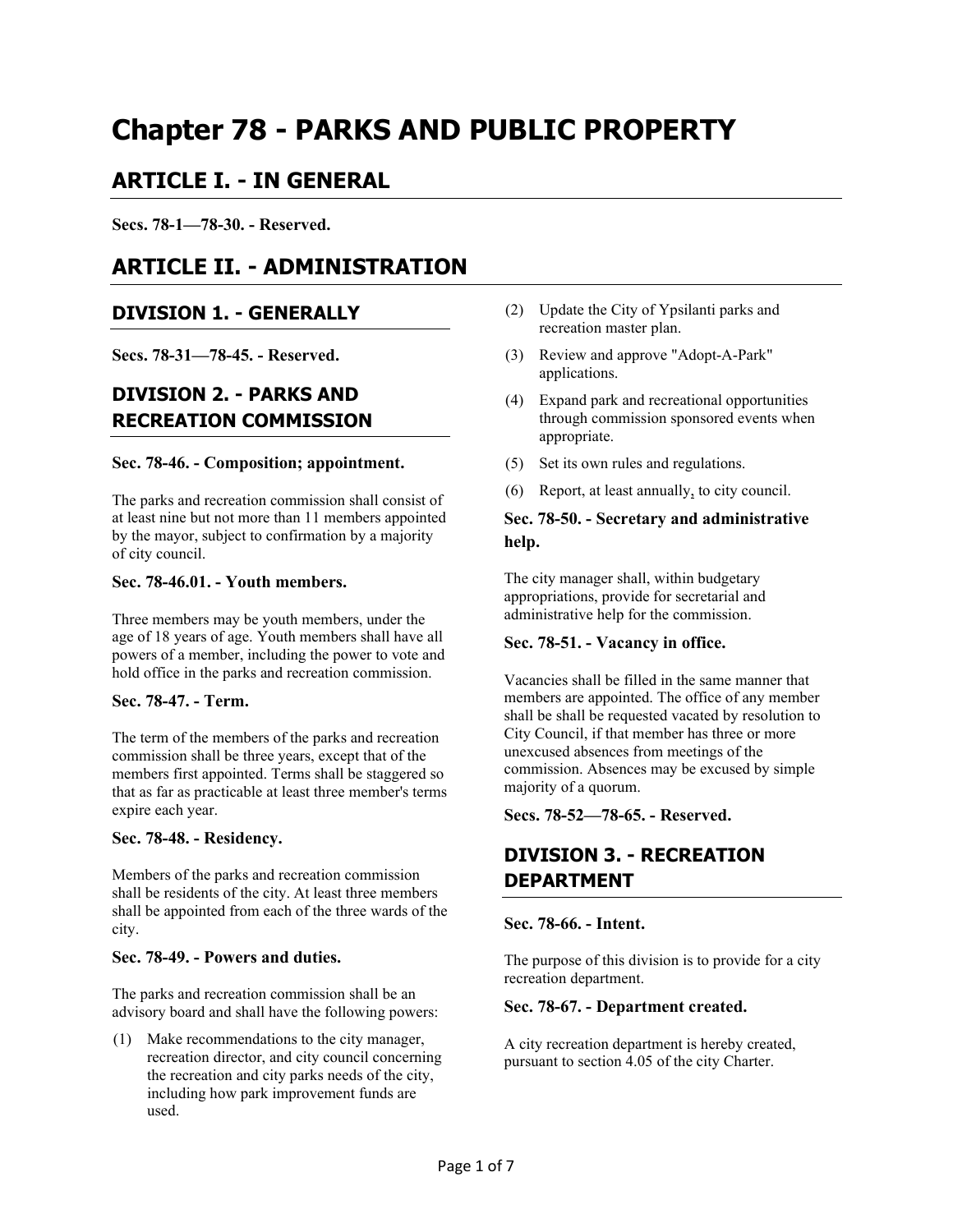#### **Sec. 78-68. - Duties.**

The recreation department shall:

- (1) Recommend and implement recreation programs within the city;
- (2) Study, search and apply for grants: state, federal, local or otherwise;
- (3) Perform such other duties as may be prescribed by resolution of the city council or by direction of the city manager.

**Sec. 78-69. - Director.** 

### **ARTICLE III. - USE REGULATIONS**

#### **Sec. 78-91. - Function of park system and open areas.**

The function of the park system, city owned property and open areas is to:

- (1) Provide the citizens of the city with the opportunity to peacefully enjoy natural and scenic areas;
- (2) Provide recreational opportunities; and
- (3) Preserve natural habitats for wildlife and to permit athletic competition in designated areas.

#### **Sec. 78-92. - Definitions.**

The following words, terms and phrases when used in this article shall have the meanings ascribed to them in this section, except where the context clearly indicates a different meaning:

- *City park, city owned property* and *open areas* mean all parks, playgrounds, golf courses, cemeteries, swimming pools, ice rinks, nature areas and open areas, whether developed or undeveloped which are owned or otherwise controlled by the city, together with public bodies of water within or adjacent to such lands and buildings, and lands, parking areas, bicycle paths and other facilities serving such property.
- *Fountain* means any stream of water made to rise or spout upward artificially, so as to provide water for drinking or to serve as an ornament.

*Manager* means the city manager of the city.

- (a) Subject to funding, the city manager shall appoint a parks and recreation director.
- (b) The parks and recreation director shall be an administrative officer of the city.
- (c) The salary of the parks and recreation director shall be set by the city manager, in accordance with budgetary appropriations.
- (d) The parks and recreation director shall perform such duties as may be prescribed by ordinance or by direction of the city manager.

#### **Secs. 78-70—78-90. - Reserved.**

#### **Sec. 78-93. - Appeals.**

A decision of the city manager or their designee to refuse to issue a permit or to bar a person from a park, city owned property or open area in excess of seven days may be appealed to the city council within 20 days of the manager's decision. The city council shall hear the appeal within 20 days and make a decision within ten days after hearing. Hearings may be adjourned by consent from time to time. Failure to make a decision within the time specified shall be deemed a denial.

#### **Sec. 78-94. - Persons excluded from parks.**

Any person who, while in the park, city owned property or open area, violates these regulations or other ordinances or laws may be barred from a park or parks by the city manager or their designee or any police officer. A person so barred shall be informed of the time period during which that person is excluded from the park. An order excluding a person for more than 24 hours must be approved by the city manager or their designee. No person shall enter or remain in a park during the time when that person is barred from the park.

#### **Sec. 78-95. - Park closings.**

(a) All parks are closed between 10:00 p.m., and 6:00 a.m., unless written permission has been received in advance from the city manager or their designee to conduct an activity beyond 10:00 p.m. on a certain date. Property with an unlighted activity area will be closed from dark to 6:00 a.m. Specific portions may be closed at dates and times as ordered by the city manager or their designee, who has the authority to close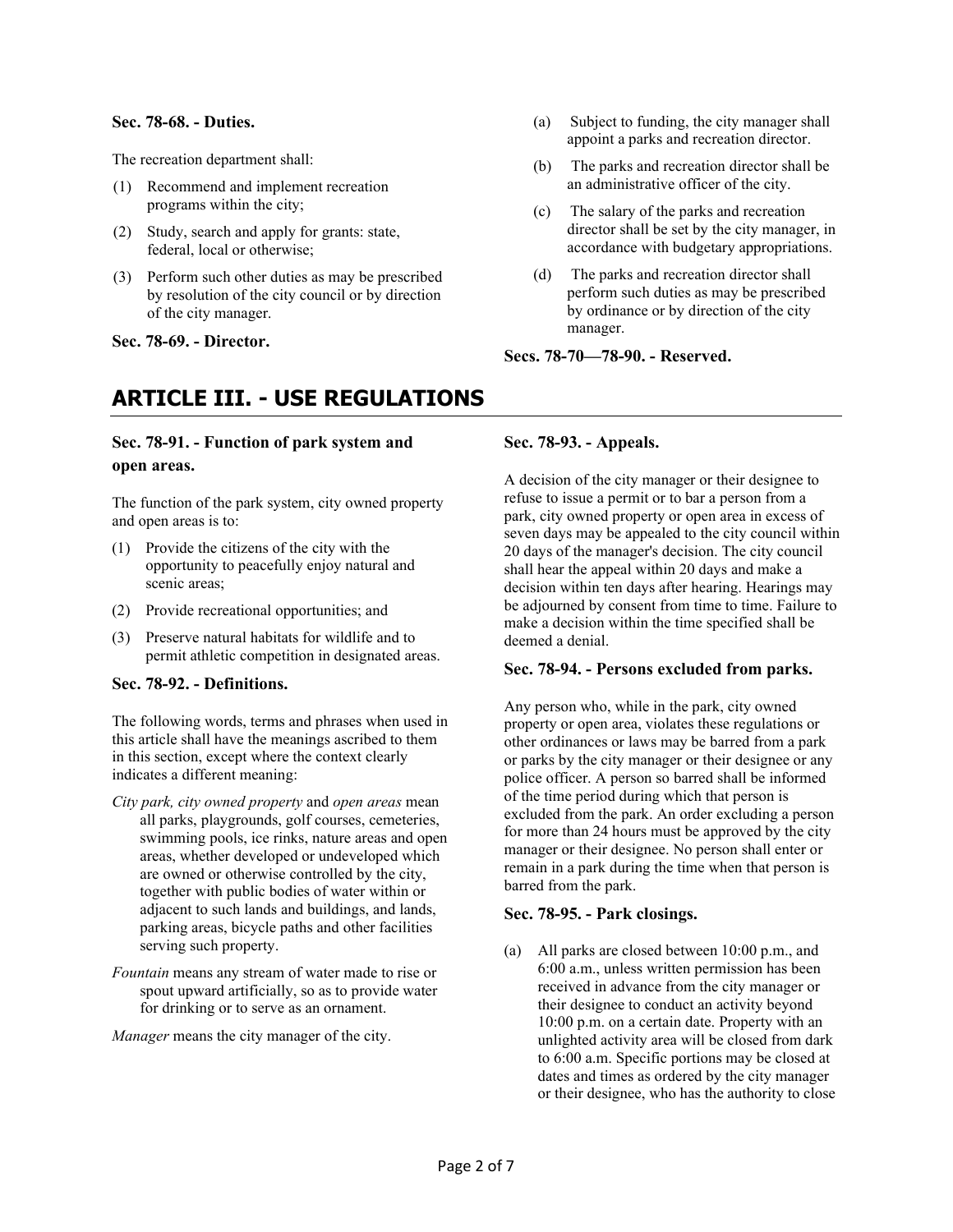a park up to seven days without city council approval.

(b) No person shall enter or remain on the premises of a pool, skating rink, or park building when it is closed, except with specific authorization of the city manager or their designee.

#### **Sec. 78-96. - Damaging park and city property.**

While in a city park, city owned property or open area, no person shall:

- (1) Damage, deface, disfigure, injure, tamper with, displace, remove or attach to, any building, bridges, deck, dock, tables, benches, fencing, fountains, paving or paving material, water lines, or other public utilities, or parts of appurtenances thereof, any signs, notices, placards, whether temporary or permanent, monuments, stakes, posts or other boundary markers, or other structures or equipment, facilities, either real or personal.
- (2) Attach any rope, wire or any other object to any light post, tree or planter or to use any tree, light post or planter as an anchor.
- (3) Climb any tree, or walk, stand or sit upon monuments, fountains, railings, fences or upon other property not designated or customarily used for such purposes.
- (4) Build, light, kindle or maintain any open or outdoor fire, except in areas or facilities specifically built and designated for that purpose, or by special permission and permit granted by the city manager or their designee.
- (5) Meddle either directly or indirectly with any fountain, fixtures or appurtenance belonging to the city or with pipes or appurtenances to turn water off or on in fountains unless duly authorized by the city.

#### **Sec. 78-97. - Vehicles—Operation in parks.**

- (a) While in a city park, city owned property or open area, no person shall:
	- (1) Operate, drive, or park any automobile, bicycle, motorcycle, truck, trailer, motor scooter, or RTVs except on paths and parking areas designated for the public, and only at such times as the use of vehicles has been authorized by the city manager. A bicyclist shall be permitted to wheel or push a bicycle by hand over any

grassy area and walkway reserved for pedestrian use.

- a. All motor vehicles, bicycles and trailers shall at all times be operated with reasonable regard for the safety of others. In no event shall the maximum speed of any such conveyance exceed 15 miles per hour except those emergency vehicles, both city and private, which are en route to the scene of an accident or fire, or when leaving the scene of an accident or fire or the situation is one that necessitates speed.
- b. All such vehicles, except maintenance or utility vehicles, when left unattended shall be parked in an area and manner designated.
- c. No such vehicle shall be left unattended in any place or position where other persons may trip over or be injured by them.
- d. At no time shall washing, polishing, greasing or maintenance of a motor vehicle take place, except for those repairs necessitated by an emergency.
- (2) Drive, park, camp, or fail to remove a vehicle or trailer between 10:00 p.m., and 6:00 a.m. Any such vehicle will be deemed to be unlawfully parked or left standing and such vehicle may be ordered towed away. However, this subsection shall not apply to spectators and participants at events specifically authorized by the city manager or their designee if their vehicles are removed promptly after the termination of the event.
- (b) Violation of this section will be deemed a civil infraction.

#### **Sec. 78-98. - Deposit of waste and garbage; distribution of handbills.**

While in a city park, city owned property or open area, no person shall:

(1) Dump, deposit or leave any bottles, broken glass, ashes, paper, boxes, cans, dirt, rubbish, waste, garbage or any other trash except in public receptacles and in such manner that the litter will be prevented from being carried or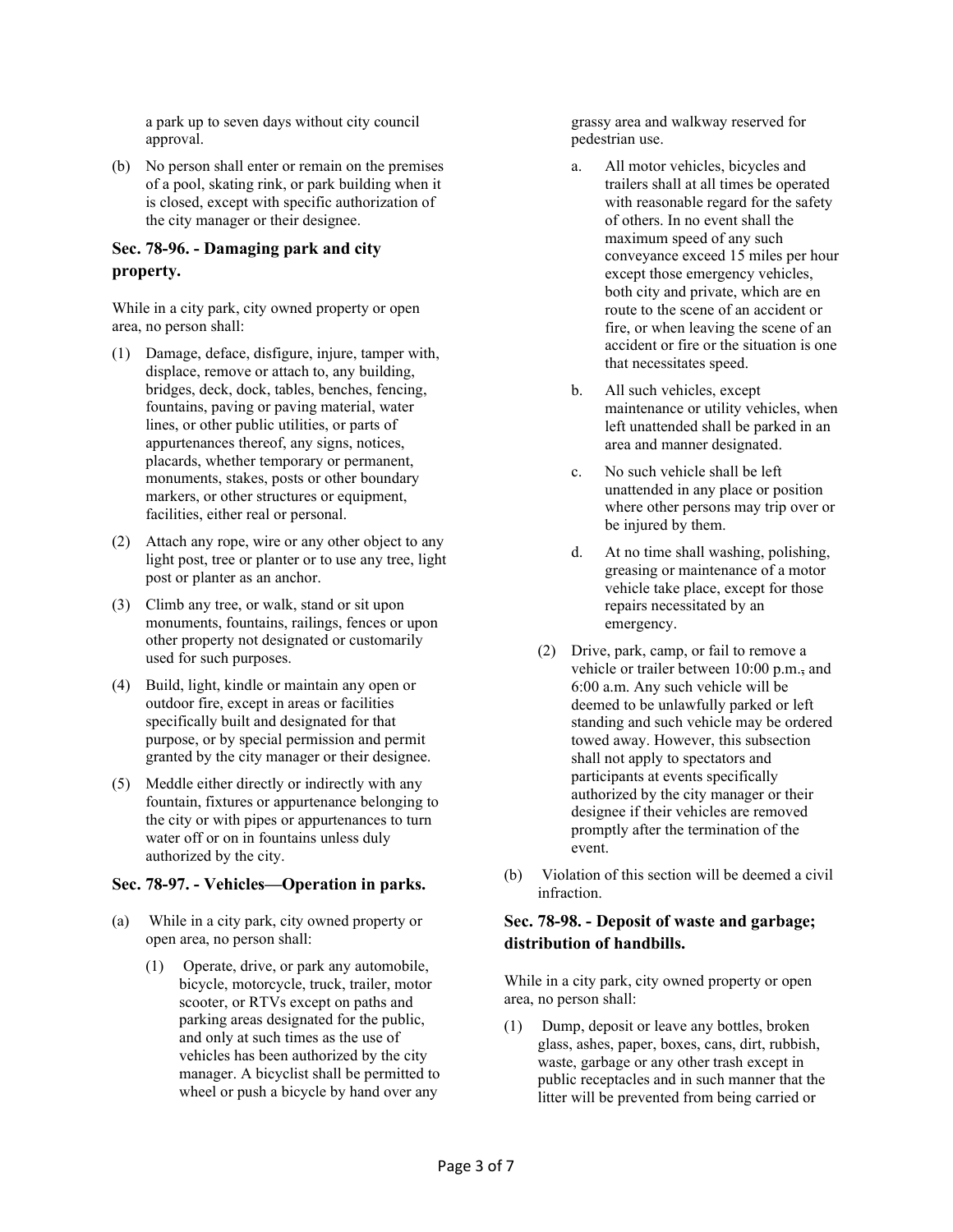deposited by the elements upon any part of the park, city owned property, open area, waterway, or fountain. Where public receptacles are not provided, all such litter shall be carried away from the park by the person responsible for its presence and properly disposed of elsewhere as provided in this Code.

- (2) Distribute, circulate, give away, fasten to, throw or deposit in or on any city property any handbills, circulars, pamphlets, papers or advertisements or post such material to any tree, fence or structure, except by permit issued by the city manager or their designee. Provided, that it shall not be unlawful in any park, city owned property or open area within the city for any person to hand out or distribute, without charge to the receiver thereof, any noncommercial handbill to any person willing to accept it.
- (3) Pollute, deposit, or cause to be deposited any foreign materials such as glass, metal, paper, garbage or rubbish in any water owned, managed, controlled or operated by the city.

#### **Sec. 78-99. - Animals.**

While in a city park, city owned property or open area, no person shall:

- (1) Permit in or upon land or water, dogs, cats, horses, or other animals except at a place, time and in a manner as designated. At such time, the animal must be under the full and proper control of the person responsible by either a leash or halter and in a manner specified in chapter 14 of this Code, except by permission granted by special permit of the city manager or their designee.
- (2) Ride a horse, pony or other animal of any description other than upon roads, trails and areas and at times designated for horseback riding, except by permission granted by special permit of the city manager or their designee.
- (3) Hunt, molest, harm, frighten, kill, trap, chase, tease, shoot or throw objects at any animal, reptile, or bird except for normal protective action against dangerous animals and poisonous reptiles, or pick, harm or destroy the natural plants, flowers, shrubs or wildlife.

#### **Sec. 78-100. - Other prohibited activities.**

While in a city park, city owned property or open area, no person shall:

- (1) Use any device transmitting electronically amplified sound, including, but not limited to radios, tape recorders, automobile radios or music amplifiers at a volume so that the sound may be heard by persons of normal sensitivity at a distance of more than 50 feet, except by special permission and permit granted by the chief of police.
- (2) Enter the premises of any swimming pool facility or use any other park facility for which payment is required without making the required payments and being duly admitted to the use of the facility.
- (3) Loiter in or about any restroom/washroom, or use such facilities for purposes other than those intended.
- (4) Carry, possess, sell, use or discharge any weapon, explosives or fireworks without legal authority. The following persons have such legal authority:
	- a. Duly authorized law enforcement officers or officials.
	- b. Members of the United States armed services, army reserve, and national guard while on active duty or reserve or special duty.
	- c. Holders of a valid license to carry concealed weapons while within the restrictions imposed by the license.
	- d. Holders of a special fireworks or explosive permit issued by the city council.
- (5) Make or excite any disturbance so that the peace and good order of other persons using the park, city owned property or open area or persons in the neighborhood of such property are disturbed.
- (6) Interfere with any baseball, football, or hockey game or other authorized event.
- (7) Gamble or maintain a gaming table or pool tickets, used for gaming or knowingly suffer a gaming table or pool tickets to be kept, maintained, played, or sold on any park, city owned property or open area except under special event permit.
- (8) Operate powered, line attached model crafts or remote controlled crafts of any kind or description, including but not limited to airplanes, boats and automobiles except in areas set aside for those specific activities.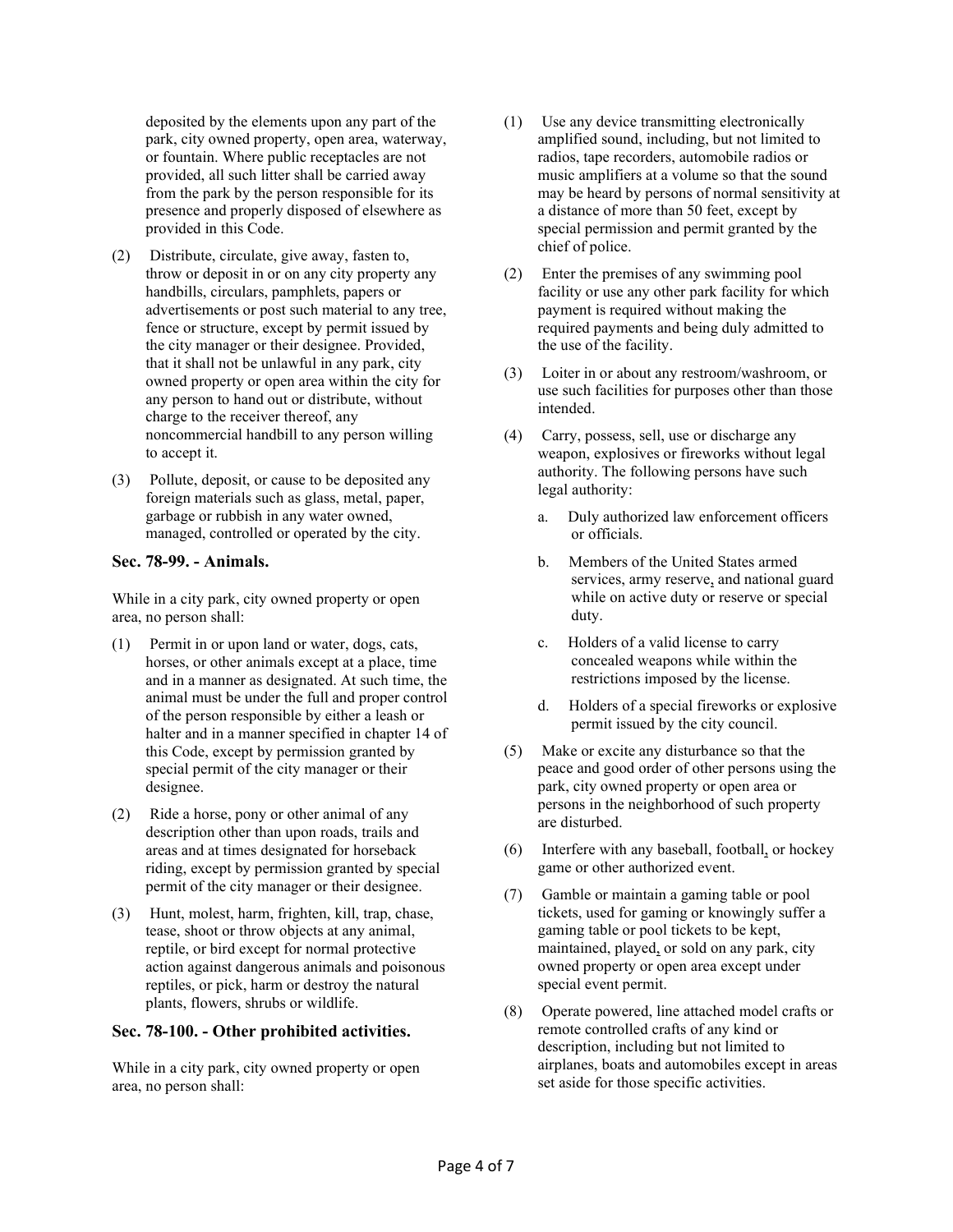- (9) Operate any portable electric generator, alternator or other machinery, except by permission and permit granted by the city manager. All departments of the city and all franchise utility companies operating within the city are exempt from this provision.
- (10) Wear footgear that will damage, injure or create need for excessive maintenance on any field, court, deck, floor, turf or specialized surface prepared for particular games or activities. In areas posted with a sign specifying footgear authorized or approved it shall be unlawful for any person to participate in any sports activities in any such area other than with the footgear so designated.
- (11) Enter any body of water for the purpose of swimming, diving, wading, bathing, when such activities are prohibited by signs conspicuously posted.
- (12) Sell, offer to sell, show, hawk, display, or distribute any goods, wares, merchandise or refreshments, or conduct business of any kind, without a peddler's license or special events permit.
- (13) Smoke, light, or carry a lighted pipe, cigar, cigarette, or other smoking devise of any kind in any of the City's tot-lot playgrounds. This prohibition includes the use of any e-cigarette, e-cigar, e-pipe, and any personal vaporizer or electronic nicotine delivery system of any kind.

# **ARTICLE IV. - RENTAL OF PUBLIC BUILDINGS AND STRUCTURES**

#### **Sec. 78-121. - General policy**

When recreation buildings are not in use for activities sponsored by the recreation department, the buildings may be used by other groups and individuals for social, cultural or recreational activities in accordance with the following rules:

- (1) *Use of buildings.* Use of buildings shall not be granted when for any reason, as determined by the supervisor of recreation, such use may not be in the best interest of the city and/or department. This decision may be appealed in writing to the city manager's office within seven days of the denied application.
- (2) *Indemnification.* The applicant agrees on behalf of the organization to indemnify the city, its agents, employees and officials from any suit, claim, demand, or cause of action that might arise on account of the use of the premises by the applicant or their agent. The city recreational supervisor or their designee reserves the right to require proof of insurance approved by the city attorney's office and upon approval it shall be submitted to the city clerk's office. This request may be appealed in writing to the city manager's office within seven days.
- (3) The individual or organization granted use of the facilities shall be held responsible for reimbursing the department for any loss, damage, or special required cleanup caused to city property at the actual cleanup, replacement, or repair cost.
- (4) Permission for use of the facilities will be granted upon the conditions that all rules

governing the use of such facilities will be in accordance with all applicable state and federal statutes, city ordinances, and facility use policies. Permission may be revoked at any time for failure to do so. Rules and rates are subject to change by the recreation department with approval of the city council.

- (5) Reservations may be cancelled by the recreation department upon ten days' notice to the group. Other accommodation will be provided if possible.
- (6) The applicant shall not discriminate against any person per the definition of "discrimination" in Chapter 58 of this Code of Ordinances.
- (7) No agency or person owing money to the city will be allowed use of the facility.
- (8) There shall be fee waiver for:
	- a. Celebrants of golden wedding anniversaries or 90+ birthdays (if those individuals have been residents of the city for at least ten years);
	- b. Facility use during regularly scheduled programs.
- (9) The security deposit will be forfeited in the event of permit (i.e., application) variance. The deposit will be returned to the applicant within 30 days. The premises shall be returned in good "broom clean" condition. The city may deduct from the damage deposit an amount necessary to repair any damage to the premises or cleanup necessitated by the use of the premises by the applicant.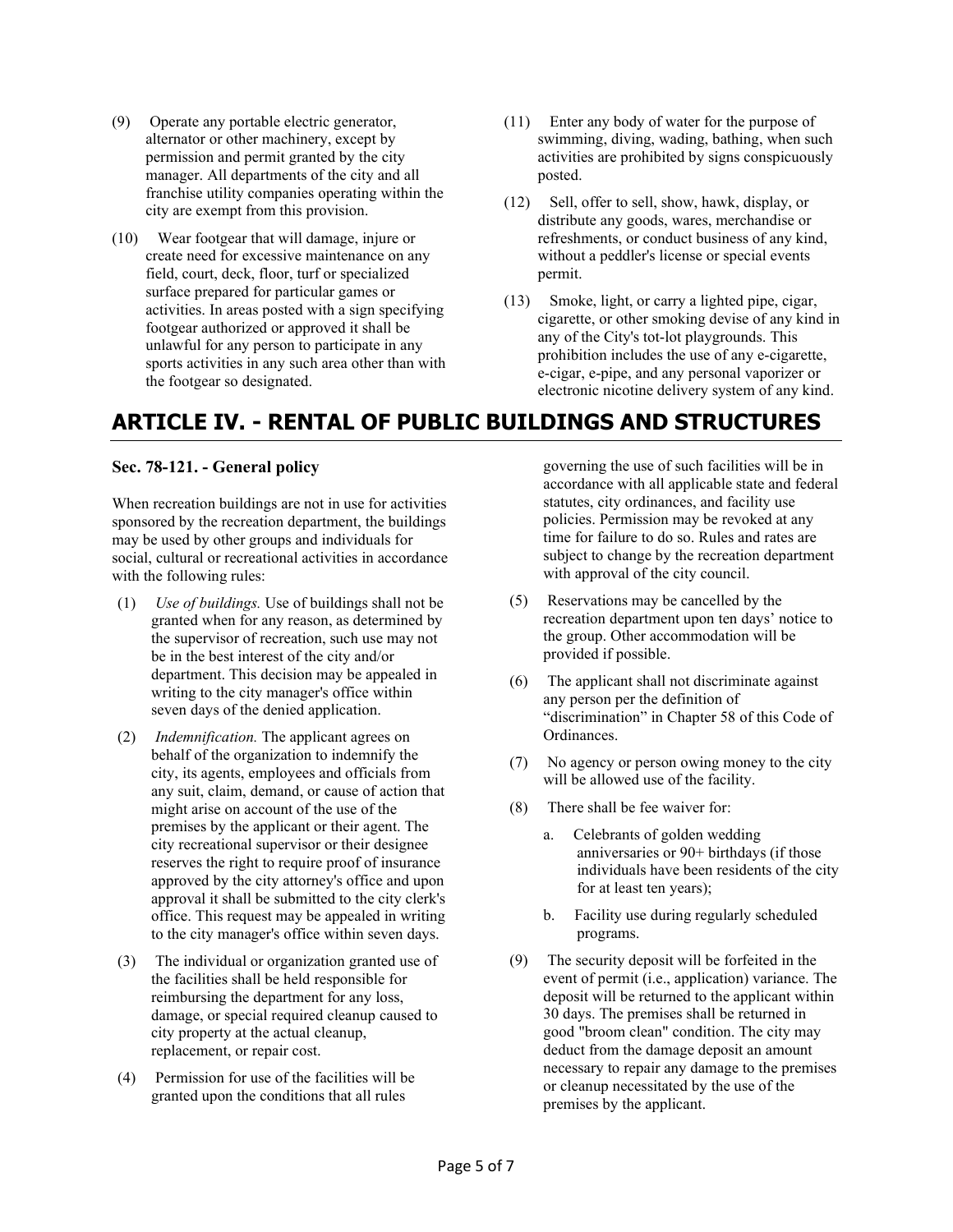#### **Sec. 78-122. - Application procedure.**

- (a) An application for an event or park reservation shall be made to the events coordinator along with a fee as required by the city council. The events coordinator shall determine if the date and place are available and if the applicant is eligible to make such a reservation under the terms of §78-121.
- (b) The applicant shall complete and submit an application at least 30 days prior to the date being requested.
- (c) A written application is required. The completeness and validity of the application will not be recognized until such application is signed by the applicant or their representative and the application fee is paid to the city treasurer. A person who violates any provision of this section is responsible for a municipal civil infraction, subject to payment of a civil fine as set forth in section 70-38. Repeat offenses under this section shall be subject to increased fines as set forth in section 70-38.
- (d) Reservations will not be held for more than seven days in fairness to others desiring to use the facility. Reservations will be confirmed by a deposit of 25 percent of the rental rate. The balance is due ten days before the reserved date.
- (e) Any group finding it necessary to cancel its reservation must do so at least ten days prior to the date reserved. No refund of fees will be made if the cancellation is requested within less than ten days of the reserved date.
- (f) Previous use records of the group and/or applicant may be used to determine the application approval.

#### **Sec. 78-123. - Facility rules; user policy.**

- (a) The facility is open for use only on a scheduled basis. The building will be available for reservations at times scheduled. No activities can start before or end after the agreed times.
- (b) The person who obtains the building permit shall be responsible for the general conduct of the activity covered by such permit and the enforcement of the rules and regulations governing the use of the building. Permits are nontransferable. All laws and ordinances of the city, state and federal governments must be strictly adhered to and reservation holders assume the responsibility to see that such is done.
- (c) Department assigned staff has authority for building supervision and the authority to disperse any group for failure to comply with all rules. If such occurs, the group forfeits fees or deposits paid. If there has been a fee waiver, the fee waiver will be revoked and the amount waived shall become due and payable within five working days. The applicant further understands and agrees that if any nuisance or disturbance is caused by the use of the premises by the applicant, the use may be terminated with notice at the discretion of the chief of police or their designee. Any applicant and all other persons on the premises at that time may thereupon be put off the premises and the use permit will be void.
- (d) The holder of the permit should arrive prior to the arrival of the other users. Users must plan to enter and leave the facility at the time specified on the permit. The organization or individual obtaining the permit shall accomplish the following within the time specified on the permit:
	- (1) Putting up and taking down all decorations.
	- (2) Any other preparations and cleanup associated with the activity being conducted.
	- (3) The facility must be left in a condition equal to that condition when the facility was first occupied.
- (e) When the facilities are used by minors (under 18 years of age) the group must at all times be under the direction of its own adult leadership while on the premises.
- (f) Smoking will be permitted only in areas where proper receptacles are provided. No smoking will be allowed at any time in any area so posted.
- (g) The use of alcoholic beverages and/or drugs on premises is strictly forbidden.
- (h) Should the use of department equipment, such as tables and chairs, be desired, such request shall be submitted with the application for use of facilities.
- (i) Plans for decorations must be approved by the supervisor or the designated representative in advance of the reservation.
	- (1) Cellophane adhesives, nails, screws, staples, etc., in walls or on woodwork are prohibited.